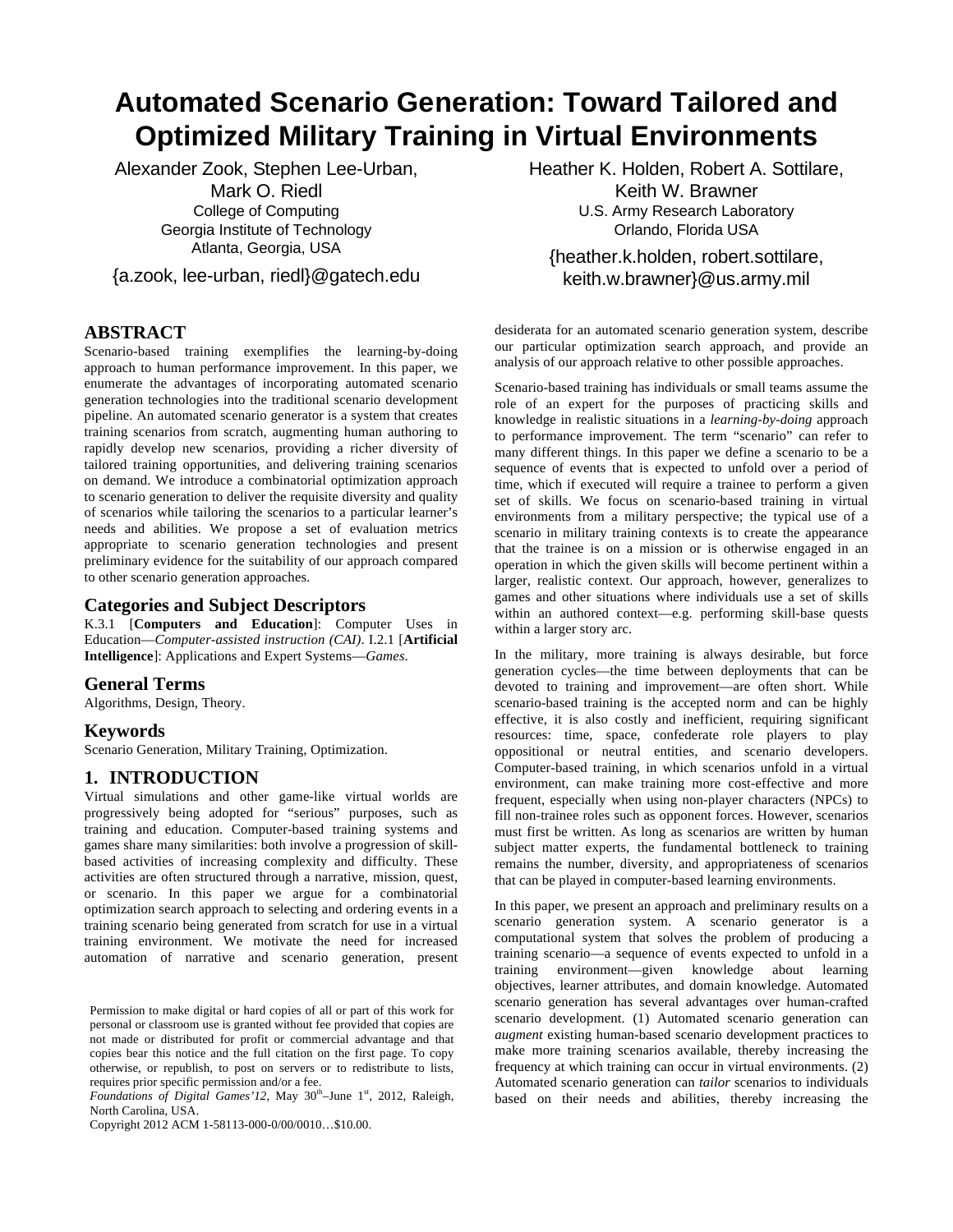| <b>Report Documentation Page</b>                                                                                                                                                                                                                                                                                                                                                                                                                                                                                                                                                                                                                                                                                                                                                                                                                                                                                                                                                                                 |                             |                              |                                                   | Form Approved<br>OMB No. 0704-0188                 |                                           |  |
|------------------------------------------------------------------------------------------------------------------------------------------------------------------------------------------------------------------------------------------------------------------------------------------------------------------------------------------------------------------------------------------------------------------------------------------------------------------------------------------------------------------------------------------------------------------------------------------------------------------------------------------------------------------------------------------------------------------------------------------------------------------------------------------------------------------------------------------------------------------------------------------------------------------------------------------------------------------------------------------------------------------|-----------------------------|------------------------------|---------------------------------------------------|----------------------------------------------------|-------------------------------------------|--|
| Public reporting burden for the collection of information is estimated to average 1 hour per response, including the time for reviewing instructions, searching existing data sources, gathering and<br>maintaining the data needed, and completing and reviewing the collection of information. Send comments regarding this burden estimate or any other aspect of this collection of information,<br>including suggestions for reducing this burden, to Washington Headquarters Services, Directorate for Information Operations and Reports, 1215 Jefferson Davis Highway, Suite 1204, Arlington<br>VA 22202-4302. Respondents should be aware that notwithstanding any other provision of law, no person shall be subject to a penalty for failing to comply with a collection of information if it<br>does not display a currently valid OMB control number.                                                                                                                                               |                             |                              |                                                   |                                                    |                                           |  |
| 1. REPORT DATE<br>2012                                                                                                                                                                                                                                                                                                                                                                                                                                                                                                                                                                                                                                                                                                                                                                                                                                                                                                                                                                                           |                             | 2. REPORT TYPE               |                                                   | <b>3. DATES COVERED</b>                            | 00-00-2012 to 00-00-2012                  |  |
| <b>4. TITLE AND SUBTITLE</b>                                                                                                                                                                                                                                                                                                                                                                                                                                                                                                                                                                                                                                                                                                                                                                                                                                                                                                                                                                                     |                             |                              |                                                   | 5a. CONTRACT NUMBER                                |                                           |  |
| <b>Automated Scenario Generation: Toward Tailored And Optimized</b><br><b>Military Training In Virtual Environments</b>                                                                                                                                                                                                                                                                                                                                                                                                                                                                                                                                                                                                                                                                                                                                                                                                                                                                                          |                             |                              |                                                   | 5b. GRANT NUMBER                                   |                                           |  |
|                                                                                                                                                                                                                                                                                                                                                                                                                                                                                                                                                                                                                                                                                                                                                                                                                                                                                                                                                                                                                  |                             |                              |                                                   | 5c. PROGRAM ELEMENT NUMBER                         |                                           |  |
| 6. AUTHOR(S)                                                                                                                                                                                                                                                                                                                                                                                                                                                                                                                                                                                                                                                                                                                                                                                                                                                                                                                                                                                                     |                             |                              |                                                   | 5d. PROJECT NUMBER                                 |                                           |  |
|                                                                                                                                                                                                                                                                                                                                                                                                                                                                                                                                                                                                                                                                                                                                                                                                                                                                                                                                                                                                                  |                             |                              |                                                   | 5e. TASK NUMBER                                    |                                           |  |
|                                                                                                                                                                                                                                                                                                                                                                                                                                                                                                                                                                                                                                                                                                                                                                                                                                                                                                                                                                                                                  |                             |                              |                                                   | 5f. WORK UNIT NUMBER                               |                                           |  |
| 7. PERFORMING ORGANIZATION NAME(S) AND ADDRESS(ES)<br>U.S. Army Research Laboratory, Orlando, FL, 32826-                                                                                                                                                                                                                                                                                                                                                                                                                                                                                                                                                                                                                                                                                                                                                                                                                                                                                                         |                             |                              |                                                   | 8. PERFORMING ORGANIZATION<br><b>REPORT NUMBER</b> |                                           |  |
| 9. SPONSORING/MONITORING AGENCY NAME(S) AND ADDRESS(ES)                                                                                                                                                                                                                                                                                                                                                                                                                                                                                                                                                                                                                                                                                                                                                                                                                                                                                                                                                          |                             |                              |                                                   | 10. SPONSOR/MONITOR'S ACRONYM(S)                   |                                           |  |
|                                                                                                                                                                                                                                                                                                                                                                                                                                                                                                                                                                                                                                                                                                                                                                                                                                                                                                                                                                                                                  |                             |                              |                                                   | 11. SPONSOR/MONITOR'S REPORT<br>NUMBER(S)          |                                           |  |
| 12. DISTRIBUTION/AVAILABILITY STATEMENT<br>Approved for public release; distribution unlimited                                                                                                                                                                                                                                                                                                                                                                                                                                                                                                                                                                                                                                                                                                                                                                                                                                                                                                                   |                             |                              |                                                   |                                                    |                                           |  |
| 13. SUPPLEMENTARY NOTES<br>To be presented at the 7th International Conference on the Foundations of Digital Games, Raleigh, North<br>Carolina, 29th May - 1st June, 2012                                                                                                                                                                                                                                                                                                                                                                                                                                                                                                                                                                                                                                                                                                                                                                                                                                        |                             |                              |                                                   |                                                    |                                           |  |
| 14. ABSTRACT<br>Scenario-based training exemplifies the learning-by-doing approach to human performance improvement.<br>In this paper, we enumerate the advantages of incorporating automated scenario generation technologies<br>into the traditional scenario development pipeline. An automated scenario generator is a system that<br>creates training scenarios from scratch, augmenting human authoring to rapidly develop new scenarios,<br>providing a richer diversity of tailored training opportunities, and delivering training scenarios on<br>demand. We introduce a combinatorial optimization approach to scenario generation to deliver the<br>requisite diversity and quality of scenarios while tailoring the scenarios to a particular learner?s needs and<br>abilities. We propose a set of evaluation metrics appropriate to scenario generation technologies and<br>present preliminary evidence for the suitability of our approach compared to other scenario generation<br>approaches. |                             |                              |                                                   |                                                    |                                           |  |
| <b>15. SUBJECT TERMS</b>                                                                                                                                                                                                                                                                                                                                                                                                                                                                                                                                                                                                                                                                                                                                                                                                                                                                                                                                                                                         |                             |                              |                                                   |                                                    |                                           |  |
| 16. SECURITY CLASSIFICATION OF:<br>17. LIMITATION OF                                                                                                                                                                                                                                                                                                                                                                                                                                                                                                                                                                                                                                                                                                                                                                                                                                                                                                                                                             |                             |                              |                                                   | 18. NUMBER<br>OF PAGES                             | 19a. NAME OF<br><b>RESPONSIBLE PERSON</b> |  |
| a. REPORT<br>unclassified                                                                                                                                                                                                                                                                                                                                                                                                                                                                                                                                                                                                                                                                                                                                                                                                                                                                                                                                                                                        | b. ABSTRACT<br>unclassified | c. THIS PAGE<br>unclassified | <b>ABSTRACT</b><br>Same as<br><b>Report (SAR)</b> | 9                                                  |                                           |  |

**Standard Form 298 (Rev. 8-98)**<br>Prescribed by ANSI Std Z39-18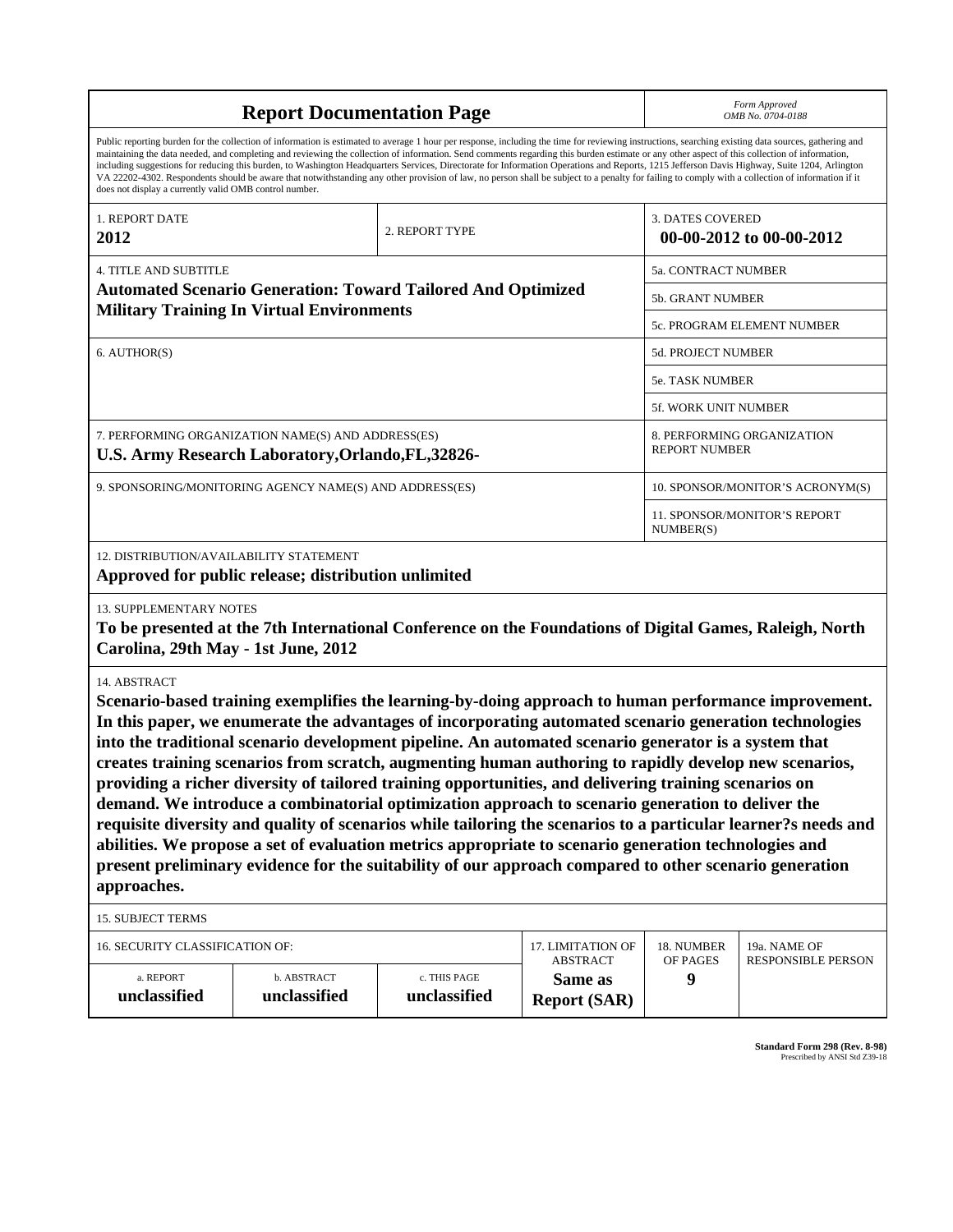effectiveness of trainee experiences in the virtual environments. (3) Scenario generation can produce content *on demand* so that learners do not need to wait for human instructional designers to prepare additional training materials.

We model scenario generation as an optimization process: find the sequence of events that maximizes a set of criteria including: the balance of training events of desired types, tailored difficulty, plausible mission context, and the use of affect-building and dramatic events. Specifically we use a genetic algorithm to generate ordered sequences of events (scenarios) from authored domain knowledge regarding scenario events, orderings among groups of events, and the impact of events and groups of events on the quality of a scenario. Unlike other comparable systems that use planning to find the sequence of actions that transitions an initial state to goal situation [4; 8; 9; 10] our approach makes more effective use of the evaluation criteria to choose the right set of scenario events to respond to trainee individual differences, and can create a greater diversity of scenarios. Our system is demonstrated in the military training domain of tactical field care—the decisions about when and how to administer first aid in combat situations.

We believe our approach readily generalizes to other entertainment-based games due to the flexible domain knowledge structures employed and the general way in which player's abilities are modeled. Training scenarios are intimately related to missions and quests within role-playing games, adventure games, first-person shooter games, and so on, where a narrative contextualizes the need to employ increasingly complex skills such as combat or puzzle solving. To the extent that computer games seek to personalize game play and narrative structure, we believe computer games may benefit from our system in similar ways.

This paper provides the following contributions. First, we provide desiderata for automated scenario generation (Section 2). Second, we describe work on a system that solves the problem of automatically generating training scenarios through optimization (Section 4). Third, we present a set of evaluation criteria for scenario generation systems (Section 5) and analyze our work to date.

# **2. DESIDERATA FOR SCENARIO-BASED TRAINING**

Scenario-based live-exercise training is the gold standard for military training, but can also be very expensive. In scenariobased exercises trainees learn to apply knowledge, develop skills, and master concepts under conditions that are representative of the environment in which they will operate in the real world. Scenarios are designed to provide an experience that closely approximates what will occur in real world operations with the added benefit that the events in a scenario are also tied directly to training objectives. Sequences of scenarios are often designed with increasing complexity to gradually improve trainee performance. For example, initial scenarios may focus on welldefined tasks with few of the stressors that are present in the operational environment. Later scenarios may include more complex or ill-defined tasks where decision-making can be exercised and stressors orthogonal to skills compete for attention.

Computer-based training games and simulations complement live training by allowing low-cost use outside of formal training environments. While computer-based training enables more frequent training, it is limited by the number of unique training



**Figure 1. The basic scenario development pipeline.**



**Figure 2. The augmented scenario development pipeline.**

scenarios available for trainees to practice with. This limitation is compounded when training scenarios are tailored to the specific abilities of a learner. Figure 1 shows the basic scenario development pipeline in which a human scenario developer, using knowledge about learning objectives and the real world, crafts scenarios that can be used in virtual games and simulations. Ideally, the learner's attributes should be changed (positively) due to the learner's exposure to the virtual environment and scenario.

Scenarios for computer-based learning environments can be consumed faster than they can be produced resulting in a scenario development bottleneck. Automated scenario generation is one way to overcome the scenario development bottleneck. A scenario generator integrates into the human authoring scenario development pipeline as shown in Figure 2. An automated scenario generator system uses computational representations of learning objectives, world knowledge, and learner attributes to construct tailored scenarios for a learner. The inclusion of learner attributes, in the form of a learner model, is what enables the augmented scenario development pipeline to tailor learning experiences. Note the cycle created between scenario generator, execution environment, and learner attributes: as the learner grows in abilities, the system can adjust its scenarios in lockstep. Learning objectives and world knowledge can be altered to meet changing learning needs or real-world conditions.

We argue that a scalable scenario generation system should have the following capabilities:

- **Replayablility.** Skill mastery is correlated with the ability to generalize across numerous realistic experiences, thus a greater number of scenarios exercising the same skills is desirable [3]. While computer-based training enables more frequent training, it is limited by the number of unique training scenarios available for trainees to practice with. There are rapidly diminishing returns when one trains on the same scenario multiple times—individuals memorize the scenario instead of learning the underlying concepts. To minimize diminishing returns of repeated scenarios, a scenario generation system must be capable of generating numerous distinct variations from a given set of input parameters.
- **Tailoring to individuals.** Scenarios are typically developed to average trainee abilities, delivering sub-optimal experiences for above-average or below-average trainees. Applying the theory of Zone of Proximal Development [16] to any given scenario designed for the average learner, above-average individuals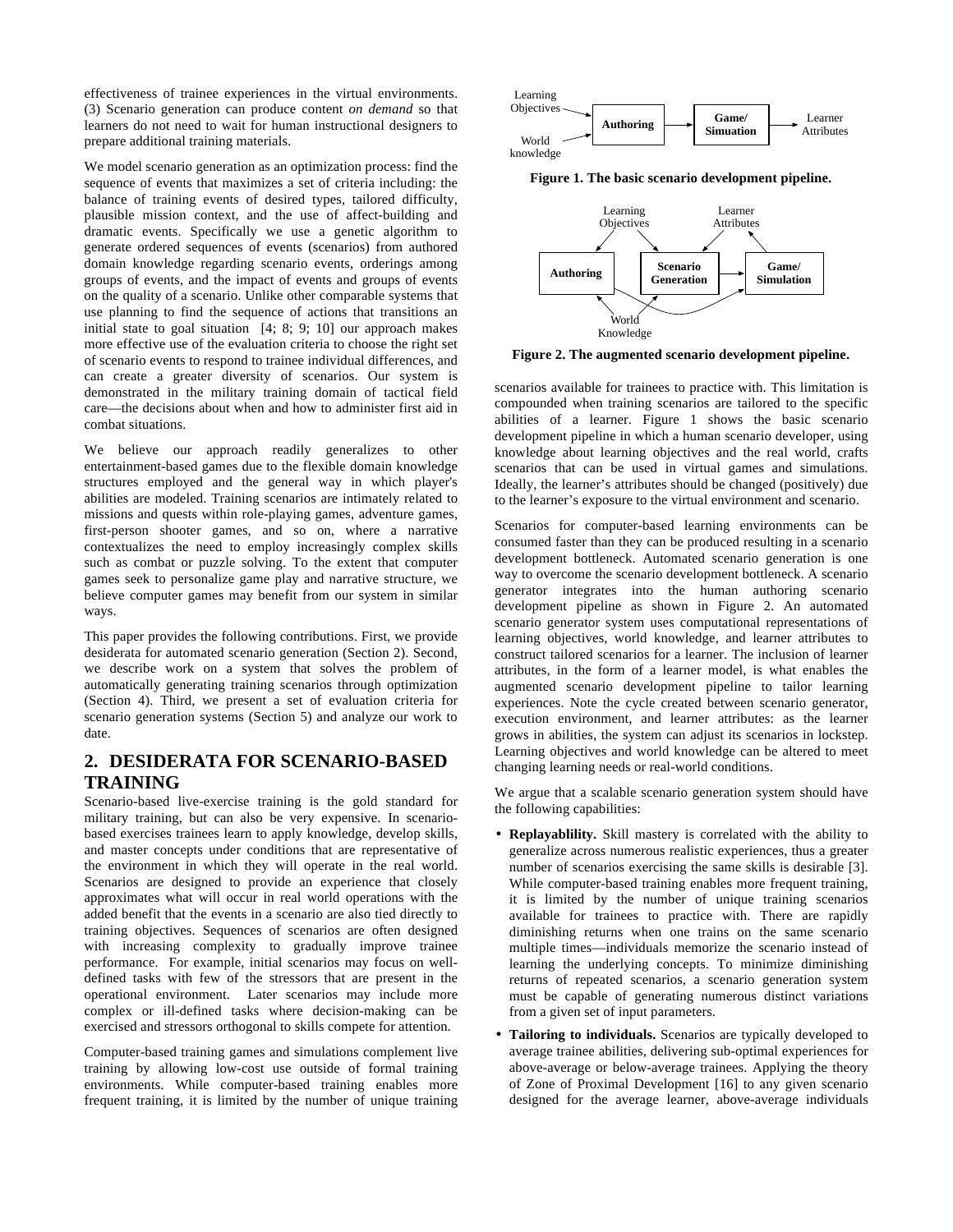will experience boredom and below-average individuals will experience frustration. Tailoring scenarios to individuals or small groups can alleviate this skill mismatch and more effectively customize scenarios to the specific needs and abilities of individuals. To achieve this capability, a scenario generation system must incorporate learner differences into the system.

• **Adaptation to new conditions in the world.** Scenarios have a "shelf life," they become less effective as new tactics, techniques, and procedures are adopted to respond to an everchanging world. A scenario generation system must be capable of being re-configured to account for changes to missions that the scenarios are meant to emulate, new training objectives, and new challenges. This is enabled by easily configurable knowledge structures.

We employ a genetic algorithm to meet these scenario generation criteria, enabling rapid creation of a diversity of scenarios that incorporate author and learner requirements into the generation results. Our flexible knowledge structures enable authors to easily configure new requirements for scenarios or new domain knowledge.

# **3. RELATED WORK**

Computer-based technologies for training and education are used in all aspects of government, industry, and educational institutions. Intelligent Tutoring Systems (ITSs) attempt to computationally replicate the effectiveness of one-on-one human tutoring, making educational remediation more personalized and adaptive to an individual trainee. In STEM (science, technology, engineering, and mathematics) education, Intelligent Tutoring Systems (ITS) have been shown to effectively increase student proficiency by an average of one standard deviation [15]. Gamebased intelligent tutors are especially beneficial for the U.S. Military, where training must be highly interactive, immersive, engaging, adaptive, and challenging. Examples of successful game-based tutoring systems in the Military include the Tactical Action Officers trainer [1] and the Tactical Iraqi game-based language and cultural skills learning environment [7]. In STEM education, Crystal Island [12] combines ITS and serious games to teach middle school biology by balancing remediation, problemsolving, and narrative engagement.

VanLehn [14] characterizes tutoring systems as employing outer and inner loops of interaction with a learner. The outer loop selects the next task for the learner to perform based on information about the learner, including traits, learning goals and needs. The inner loop closely monitors every action the learner takes while performing the given task and uses this information to update a model of the learner and provide directed feedback. Scenario-based training under the guidance of an intelligent system can be considered a form of tutoring. A scenario generator functions as outer-loop problem generation. Any performancebased feedback operating during scenario execution could function as the inner-loop remediation. The outer loop process is the primary interest area of this paper.

Hullett and Mateas [5] describe a system that generates training scenarios in a firefighting domain. In this system scenario generation is equivalent to generation of a partially collapsed building that trainees must navigate to rescue victims; the scenario is the environment as opposed to the events and activities that are expected to occur. Our system generates the sequence of events expected to occur as the trainee attempts to perform a role. This allows us to reason about the set of skills that must be performed

and dramatic arc, and also to optimize the experience according to the learner's needs. While we do not generate the world the scenario unfolds in, systems such as those demonstrated by Hartsook et al. [2] illustrate methods to incorporate world generation into story generation systems.

A form of experience tailoring can be achieved through an interactive technology called *drama management* (or, *experience management* [10] in the case of serious games). Drama management uses computational techniques to guide a user toward a set of specified objectives by acting through virtual characters to change the virtual world's state. The Automated Story Director [10] uses a planner to generate a branching story structure where all branches lead toward learning objectives. The Adaptive Educational Interactive Narrative System [4] reactively selects the next learning objective and plans forward to it. In both systems, scenario branches are generated in response to physical necessity and are not tailored to the individual. The learner will have repeated experiences if he or she makes similar decisions.

The Interactive Storytelling Architecture for Training (ISAT) [6] also uses interactive narrative to facilitate combat medic training. ISAT *reactively* selects training scenes (particular events such as administering a tourniquet) based on a skill model of the learner. Once a training scene is selected, additional scenes may be sequenced to preserve coherence, although there is otherwise little notion of mission. Both ISAT and our system use a learner model to adapt to the learner's needs. Our approach differs by constructing the full sequence of scenario events ahead of time in order to create more realistic scenarios involving training and non-training events.

Niehaus, Li, and Riedl [8] propose a system that makes small changes to existing, hand-authored scenarios to more closely conform to learner needs. This approach theoretically achieves greater tailoring of training scenarios than hand-authoring alone. However, as a form of case-based planning, it requires a large case-base of hand-authored scenarios to begin with. Further, the system is dependent on having a given initial and goal world states, which may not be practical. Our system employs knowledge structures (see below) that are more easily configured than initial and goals states to meet the ever-changing nature of training domains and trainee knowledge.

Scenario generation shares many similarities with *story generation*, particularly methods that use planning (cf., [9] and [11] for recent work in this area). Planners search for a sequence of operations that transform an initial world state into on in which a goal situation holds. The work by Porteous et al. [9] is especially relevant because it attempts to order several *a priori* given key elements based on a theory of dramatic arc, and then fills in the events between with a planner. Our system *automatically*  determines which key learning events should be in the scenario based on a learner model and then arranges those key events along with interstitial events that may have a direct impact on the context under which the key learning events are experienced. Because our system is not based on planning, it has the advantage over planning-based approaches of being able to produce a variety of solutions from the same set of input parameters.

Our approach deviates from the more standard, planning-based approach to scenario and story generation. A planner solves the problem of transforming a world from an initial state to one in which a goal situation holds. While many have argued that planning is a good model for story creation, we observe mismatches between planning algorithms and the objectives of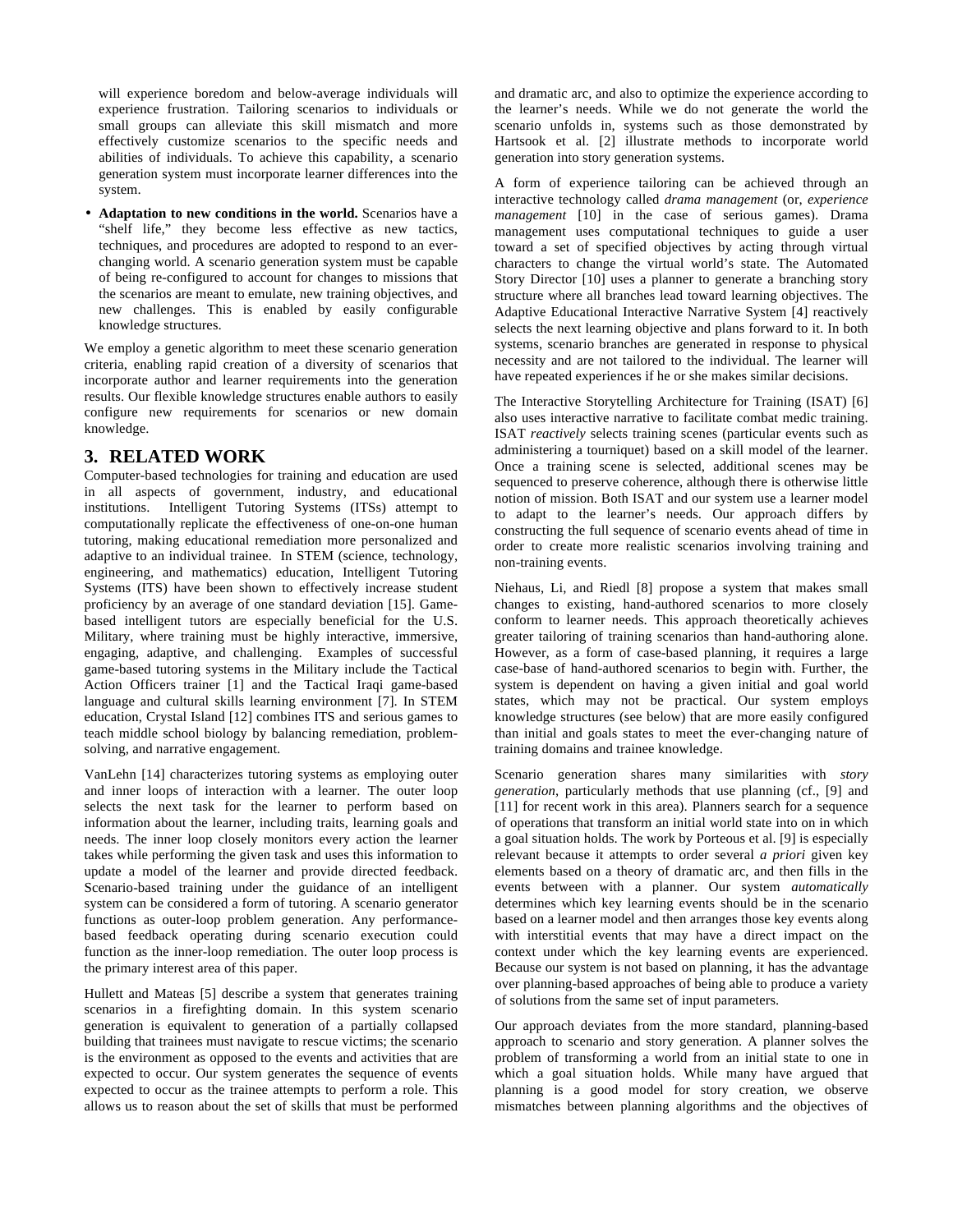

**Figure 3. The tactical field care virtual environment. The scenario triggered an ambush in order to wound one of the player's virtual teammates (circled).**

tailored scenario generation described in Section 2. First, the primary purpose of a planner is to find a sequence of actions/events that transform the initial state into a goal state. As a formalization of solution correctness, all else is secondary. Beyond correctness, plan optimality is measured by plan length and/or plan operator cost. Such formalizations marginalize the importance of author and learner criteria when developing scenario plans. Second, although search control heuristics can make planning search more efficient, it is challenging to implement complicated planning heuristics for ill-defined domains. A heuristic injects knowledge about which parts of the search space to explore first, but a planner will still terminate if a sound solution is found and none of the heuristics are met. Thus tailoring knowledge or goals may not be met unless explicitly represented. Third, global evaluation criteria require complete event sequences, which are only present at the leaves of a planner's search space, resulting in numerous, expensive sequences of backtracking behavior. Unfortunately, many of the evaluation criteria we propose are global in nature. In contrast, our combinatorial optimization approach sees a complete potential solution on every iteration. Finally, even if optimality assumptions are changed (as in [11]) or violated, a planner still requires an *a priori* known initial state and goal situation. Knowing the initial state and goal state requires the human user to know something about the nature of the mission to be generated. In scenario-based training, the mission is an excuse to practice a certain set of skills; it is thus hard to identify and enumerate relevant concrete initial and goal world states. Poorly chosen initial and goal states might inhibit scenario generation, as in the case where the goal state is a subset of the initial state.

# **4. OPTIMIZATION-BASED SCENARIO GENERATION**

In this section we describe our scenario generation approach. The scenario generator is designed to operate in any domain in which the trainee must practice skills in the context of a larger mission. We demonstrate the system in the context of tactical field care, in

which a trainee must make snap decisions under potentially ambiguous situations about whether and how to administer medical care to him/her-self or to others. To provide a realistic context under which decisions about which life-saving skills must be performed, our scenario generator produces a mission reminiscent of actual operations, and embeds tactical field care situations within. Using a learner model, the system can select events to practice skills at the appropriate level of challenge and can also vary the non-skill events to create dilemma situations where it may be more or less clear which decisions to make or skills to perform. Figure 3 shows a screenshot of the virtual environment for tactical field care that we developed to test and demonstrate out scenario generator.

The goal of our scenario generation system is to find the best sequence of events that (a) creates the appearance of a realistic mission, (b) achieves a set of training objectives suitable for a given individual trainee, and (c) is tailored to the individual trainee's abilities. In addition, it is desirable to be able to create a variety of scenarios so that training can be performed multiple times without repetition. Given this problem definition, we base our scenario generation system on combinatorial optimization search. Combinatorial optimization search attempts find one or more structures that maximize a given evaluation function. It is particularly suitable for problems where there are many soft requirements that describe ideal relationships between different aspects of the structure, but few binary requirements such as necessitated goal states. Combinatorial optimization also operates well in domains with a rich variety of potential substructures that constrain and interact with one another but may not be well known *a priori*.

Our scenario generation system specifically employs a genetic algorithm to search for the best solution. A genetic algorithm starts with a population of randomly generated potential solutions and attempts to modify and/or combine aspects of different members of the population to improve the fitness of the population according to the given evaluation function. We detail our scenario generator's knowledge representations and other knowledge sources, evaluation function, and algorithm in the subsequent sections.

## **4.1 Scenario and Knowledge Representation**

The scenario generator is responsible for creating the set of events that comprise a training scenario. We model a scenario as a totally ordered (i.e. linear sequence) series of story events. An event is a primitive element that describes a small number of actions. Example events include various ways in which characters can engage in combat, treat injuries, engage in non-combat related mission activities (e.g., patrol), and socialize with other characters in the mission. A fragment of a tactical field care scenario is shown in Figure 4. Note the use of social events such as buildaffinity and bullied to set up a dilemma situation where the learner must choose who will receive medical care and then apply the appropriate procedure.

There are several types of knowledge required to generate such a scenario: an event template library, required events, ordering constraints, and evaluation grammar. The *event template library* contains the set of all possible events that can occur in a scenario. Each event is defined by an event type and a set of parameters that determine the aspects of the event including: the characters participating in the event, impact of the event on the affinity of characters for one another, types of injury sustained by characters in the event, context of the training (while the player is under fire or after combat), and type of the event (socializing, engaging in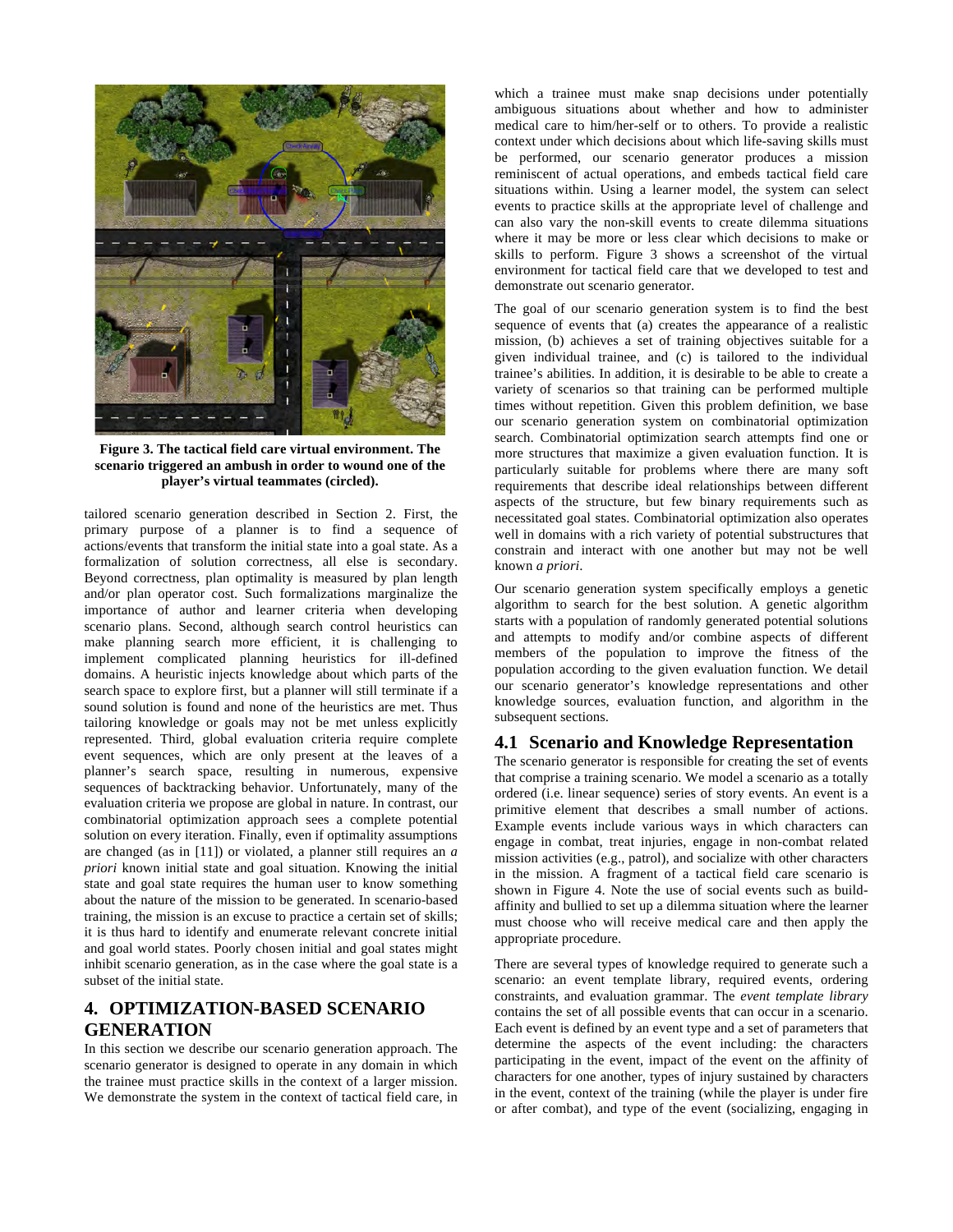*…* Presence-patrol (market) Make-friends (private) Bullied (sergeant) Search-house (…)

… Ambush (…) Get-shot (private, severe-leg-wound) Get-shot (sergeant, sucking-chest-wound) Enemy-retreat (…) Give-care (sergeant, chest-compression) Get-thanked (sergeant) Die (private) Medical-evac (…)

#### **Figure 4. Fragment of a tactical field care scenario.**

combat, or mission-specific). It also describes parameterized preconditions and postconditions of each event type used only in the post-processing stage. During generation, the system may select and instantiate event templates into the scenario. This entails selecting a template and filling it with appropriate values given for each event slot. Events in which skills are practiced, called *skill events*, are annotated so that the learner model can determine how they will impact the particular trainee when instantiated into a scenario.

*Required events* are events that must be in the scenario for it to achieve necessary learning objectives. For example, if we wish a learner to practice deciding when and how to treat a leg wound on a teammate after the team is safe from fire, then required events can be used to force an event of *treat-leg-wound* to be present in the scenario. Required events can be partially-instantiated, meaning that certain optional parameters, such as *who* needs the care can be discovered opportunistically later. Required events can enforce learning objectives as the example above, but can also place requirements on the nature of the mission the trainee will experience (e.g., presence-patrol) or the types of danger encountered (e.g., an improvised explosive attack).

*Ordering constraints* may be specified in advance to provide hard rules that particular sub-sequences of events must occur in a particular order. For example, a scenario may be required to ensure that all events of applying the skill of administering a tourniquet to the leg are preceded by a teammate sustaining a leg wound injury: *get-shot*(c, t, i=leg-wound) < *give-care*(c, s=tourniquet)

The *evaluation grammar* specifies a set of soft ordering constraints and hierarchical compositions of ordering constraints to make graded assessments of the structure of a scenario. Constraints in the evaluation grammar encode dramatic or pedagogical preferences for training scenarios used during scenario evaluation. The grammar informs the system of familiar subsequences that it might not otherwise recognize as favorable, such as common ways in which a presence patrol mission unfolds or common social patterns. A scenario in which most events are matched against the evaluation grammar is considered superior to scenarios in which fewer events are explained by the grammar. The genetic algorithm thus favors the use of more canonical sequences. However, since the grammar imposes soft constraints, the generator is able to violate the stereotypical situations in order to maximize other factors and increase the overall quality of the scenario. Figure 5 shows a fragment of evaluation grammar. Rules can be sequences or "OR" clauses. Italics denote abstract symbols while non-italics denote events expected to be instantiated in a

*… dilemma* → *pity* OR *single-save* OR *keep-cover social* → *ct* OR *bl*   $pity \rightarrow bsc \text{ OR } asc$  $bsc \rightarrow build\text{-}aff(c)$ , get-shot(c), give-care(c) *single-save* → *build-aff*(c1), *lose-aff*(c2), get-shot(c1), get-shot(c2), give-care(c2), die(c1)  $ct \rightarrow$  give-care(c), get-thanked(c) …

#### **Figure 5. Fragment of the evaluation grammar.**

scenario. Event parameters are tracked by the grammar when necessary to enforce consistent parameter usage (e.g., characters) across many events. The fragment of grammar in Figure 5 specifies that a good pattern of events includes the player building affinity for a particular character (e.g., make-friends) and then having that character become wounded. Likewise, a common social convention has a character give thanks for medical attention.

### **4.2 Evaluation Functions**

A scenario is evaluated using a set of functions that examine the global sequence of scenario events to determine its overall quality. Our system currently employs a set of encoded functions to assess developments of the dramatic arc and inclusion of training skills. The current set of functions includes:

- **Character use:** to avoid character proliferation, scenarios that maintain a small cast of repeatedly used characters are scored more highly.
- **Event type use:** scenarios that employ a variety of types of events are scored more highly.
- **Event type flow:** grouping the types of events used over the course of the scenario (e.g., having clustered sequences of combat events or social events) is scored more highly [17].
- **Affinity use:** a running affinity level score calculated over the course of events compared to various combat situations characters are involved in; injuring characters that have built affinity with the player beforehand is scored highly.
- **Scenario length:** scenarios closer to the specified duration are scored more highly.
- **Evaluation grammar:** the structure of preferred event orderings; more events accounted for by higher-level rules are scored higher.
- **Learner model:** to tailor the training scenario, we use a learner model to reason about how the learner will respond to skill events in the scenario. The learner model maps skill events (and other features such as affinity) to a performance value. A performance curve is computed for the scenario and compared to a given, target curve (see Figure 6).

All of these functions take parameters provided by an author specifying the thresholds used for assessment (e.g., target difficulty curve, target scenario length, etc.) and relative weighting of the features. A scenario's fitness is determined by the weighted linear sum of all evaluation functions.

Our combinatorial optimization search approach to scenario generation is domain-independent in the sense that the evaluation critiera can be swapped out for different criteria, although we believe our current set is relatively general. A majority of domain specific information is captured in the evaluation grammar, which can be easily re-authored.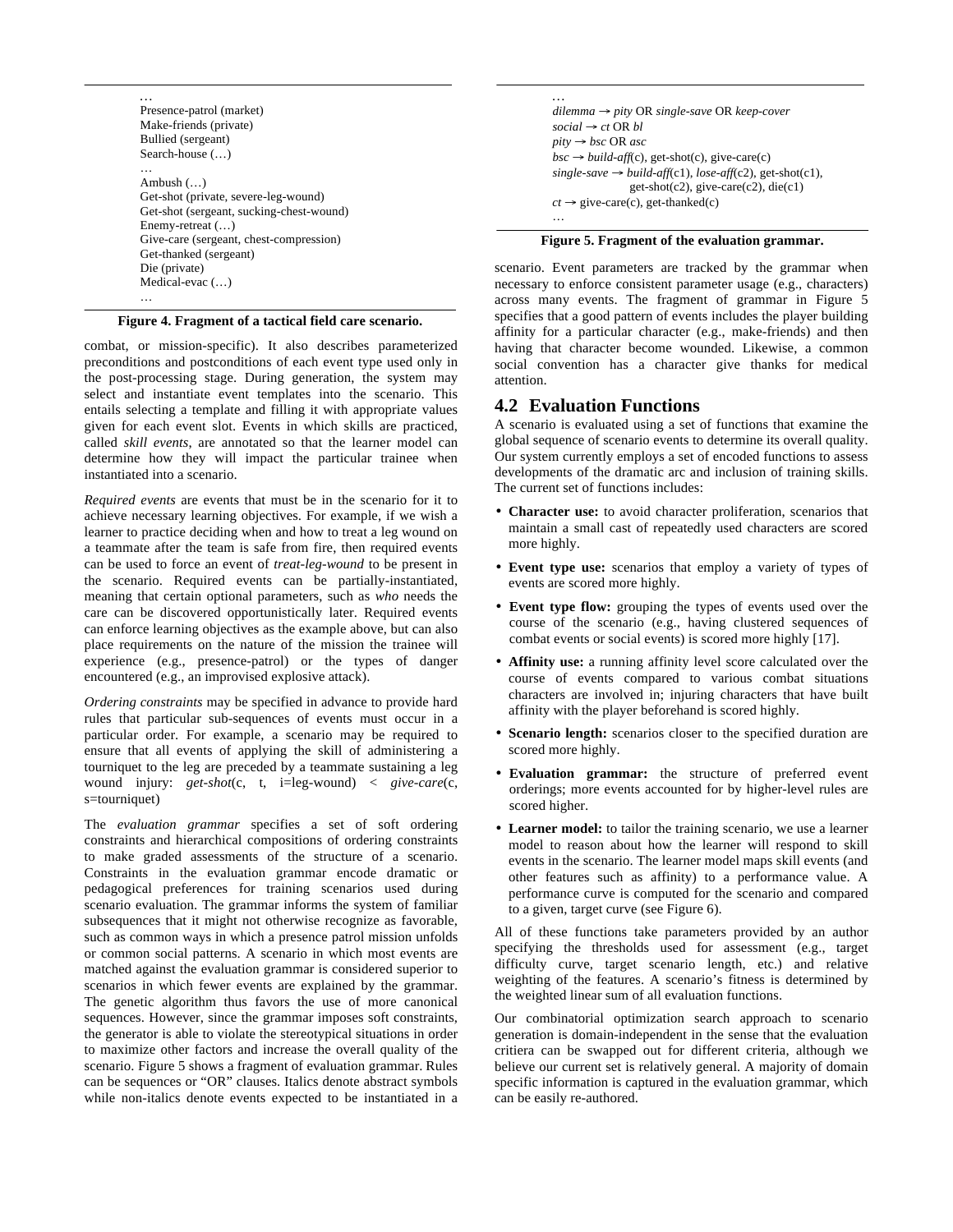

**Figure 6. Illustration of the learner model evaluation. Due to individual differences, two individuals are shown to respond to the skill events (black boxes) differently.**

The learner model evaluation function is the primary way in which scenarios are tailored to an individual. The learner model evaluation function identifies all the skill events in the scenario and evokes a learner model to predict the learner's performance on the skill events. The prediction is compared to an authorspecified target curve indicating a desired trajectory of learner performance over the scenario. Figure 6 depicts a monotonically decreasing target performance that may convey the sense of increasing difficulty. Other curves may be authored to create different learner experiences.

Note that our learner model captures learner *performance*, not scenario *difficulty*. Learner performance is directly observable and can be evaluated according to pedagogical criteria, whereas scenario difficulty is a subjective experience related to performance but does not necessarily correspond to performance levels or learning. Many factors outside of performance may impact the feeling of difficulty, including task ambiguity, learner fatigue, or a learner's prior knowledge. To avoid these complications we employ a performance measure defined by the domain author that scores learner actions on skill events according to pedagogical criteria. As an example, performance scores for treating a leg-wound may be: high if a tourniquette is used within a short time window, moderatate if a tourniquette is used after a minor delay, and low if the tourniquette is not used. Acquisition of this learner model data is beyond the scope of this paper.

## **4.3 Scenario Generation Process**

Our scenario generation process employs a genetic algorithm. Genetic algorithms are an optimization technique commonly used in domains where quality of resulting products can be easily assessed but methods for describing the process of generating these products are poorly understood or time-consuming. Genetic algorithms are defined by a method to evaluate candidate products (here scenarios) along with a fixed set of operations to change particular elements of the product. A genetic algorithm (GA) proceeds by generating a pool of candidate solutions (called the population). The GA iteratively alters and evaluates the members of this population, typically keeping a subset of high-quality solutions and discarding and replacing low-quality solutions. The GA halts when it achieves a desired number of solutions of a desired quality.

The process begins by reading in author-specified domain knowledge that details the types of events possible and required in the scenario, ordering constraints on those events, and specifications for evaluation functions. An initial population of potential scenarios is generated including all required events and a random subset of optional events, with the required orderings on these events enforced. The iterative process performs one of four possible alterations to the scenarios over each step:

• **Addition:** Instantiates an event template and inserts it into

the scenario at a random location.

- **Deletion:** Removes a random event from the scenario.
- **Mutation:** Randomly alters a parameter of a randomly chosen event in the scenario.
- **Cross-over:** Given a pair of scenarios in the population, randomly swap the first *n* events in one scenario with the first *m* events of the other scenario.

Evaluation of the scenario employs the fitness function described in the previous section to assess the quality of each member of the population. The top 10% of scenarios are retained unchanged, the bottom 10% are discarded and replaced with newly generated scenarios, with the remaining scenarios altered across iterations. The alteration and evaluation cycle repeats until the maximum fitness among the population makes no substantial gains for 100 iterations.

## **4.4 Post-Processing Stage**

Although we argue that combinatorial optimization search is the best algorithmic fit for scenario generation, planning has one key advantage over combinatorial optimization search: planners can easily guarantee the binary property of causal coherence. Causal coherence is the extent to which any event is necessitated by prior events [13]. Global binary constraints such as causal coherence are difficult and expensive to achieve using combinatorial optimization search as they introduce sharp discontinuities in the space of scenario qualities. Consider ensuring consistent movement between locations: the trainee's avatar could be on a presence patrol in part of a city and then suddenly be shot and wounded in another part of the city with no explanation for how he got there. Solving such inconsistencies adds little to the quality of the solution relative to the increase in search time for combinatorial optimization. At the end of the optimization stage, we have a sequence of events with undetermined causal coherence. To resolve coherence issues, our system uses partialorder planner as a post-processing stage to ensure the proper causal linkages exist between the events selected for the scenario.

The partial-order planner solves the problem of establishing the preconditions of all events in the sequence. The preconditions of all events in the scenario so far are posted as goals to the planner. During the process, new events may be instantiated into the scenario that link events to earlier events and resolve any causal inconsistencies. Most events inserted during this post-processing stage involve (a) location changes of the NPCs to establish coherence of events and to create and position enemy forces, and (b) ensuring entities possess the requisite resources to participate certain events. Because there is no initial world state, certain special events that create entities in the virtual environment—such as *create-enemy-force*—do not have any preconditions. These special actions, first proposed by Niehaus, Li, and Riedl [8], can be ordered prior to the first event in the scenario to essentially create the initial world state required by the optimal scenario.

## **5. SYSTEM EVALUATION**

A scenario generator aims to provide a variety of tailored scenarios that meet the training needs of an individual. We propose the following metrics for success of a scenario generation system: (1) the quality of solutions as a function of running time. (2) the diversity of scenarios as a function of running time, and (3) the performance of a trainee and appropriateness of difficulty level when training on generated scenarios. In this section we apply the first two evaluation criteria to our optimization-based scenario generation system, and compare it to a hypothetical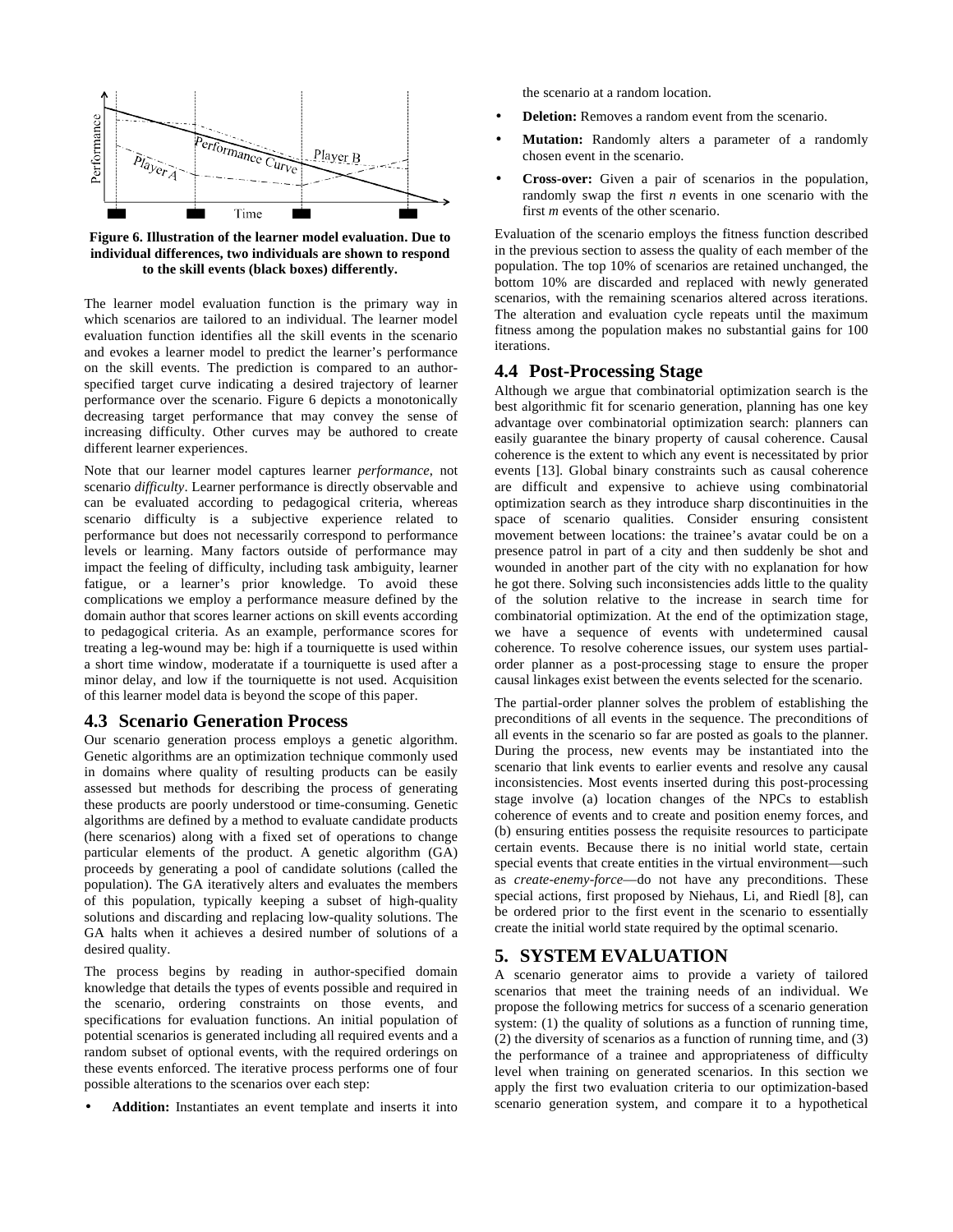



**Figure 8: Population diversity across iterations.**

planning-based scenario generation system. We have not yet run studies of human skill learning with and without the scenario generation system.

Scenario quality measures the extent to which the scenario meets the given success criteria. Pedagogical criteria include the extent to which the scenario meets a given set of learning objectives (i.e., does it train the right things?) and have the desired difficulty progression for an individual learner. Dramatic criteria include the extent to which the scenario creates a plausible mission context for the desired skills to be trained in. Our system applies an evaluation function (see Section 4.2) to every potential solution. Each iteration of the genetic algorithm produces a population of potential solutions, allowing us to easily measure the quality of the best individual in the population as well as the average quality of the population. Figure **7** (blue and red lines) illustrates the maximum and average fitness levels of our scenario generator over the course of 500 iterations using 100 individuals. The figure shows that the best result is achieved in a step-wise fashion; the generator rapidly achieves a high-quality solution initially then makes occasional, incremental improvements on this solution. Because this evaluation of quality uses the evaluation function employed in generation, an independent assessment of solution quality should also be conducted.

Scenario diversity is a measurement of variations among the content of scenarios. An effective scenario generator should produce many scenario options from the same set of input parameters. The scenarios generated for a given input specification should have substantial differences from each other in order to provide varied contexts in which a learner can practice skills. As with quality, assessing a scenario generator should explore the diversity among scenarios within a population as the scenario is provided greater time and/or memory for results.

We operationalize scenario diversity using the Levenshtein edit distance. The edit distance is commonly used to capture the

number of additions, deletions, or substitutions necessary to transform one string of characters into another. We implement the edit distance measure as the number of event changes in terms of symbol (e.g., changing "get-shot" to "give-care") and parameters (e.g., changing "private" to "sergeant") required to make two scenarios identical. This captures basic differences between events at the level of both the type of event and its content. Richer metrics for scenario diversity may exist that incorporate semantic or ontological knowledge of event parameter similarity, although any unbiased diversity metric will suffice for comparison between systems.

To evaluate our system's ability to create diverse solutions, we compute the edit distance between all scenarios in the population. Both the average and maximum values across the population may be extracted. Figure 8 (blue and red lines) illustrates these values per iteration. These results indicate the generator gradually increases the diversity among population results.

How does our approach compare to planning-based scenario generation approaches? Unfortunately a direct comparison is difficult or impossible because different systems require different input parameters, solve slightly different problems (i.e., have different definitions of scenario), and work for different domains. Ignoring differences such as how knowledge is represented and initial and goal states, we make the following general observations about how our system would compare to a typical planning-based system. Our suggested metrics—quality over time and diversity over time—require a time variable. Therefore we make the assumption that the hypothetical planning-based scenario generator can be run some number of times, retaining the search space from run to run so that it can generate *n* plans. We further assume the planner finds a complete plan every *m* iterations. Thus the playing field has been leveled in the sense that both the genetic algorithm and planner have a number of iterations.

The orange line in Figure 8 shows the theoretical performance of a planner that generates *n* plans from the same search space, assuming a plan is found every *m* iterations. At first, there is only one plan, so diversity cannot be measured. Note that the anticipated behavior of the planner as described is a steady increase in diversity. We expect any given complete plan found to be "near" the most recent solution in the search space, resulting in small steps in diversity but a steady march toward greater diversity. This is opposed to the large initial diversity followed by steady increase that we observe in our approach.

For complex, real-world scenario generation domains a planner will require a greater amount of time to generate a diversity of scenarios compared to a combinatorial optimization approach. In large and ill-defined domains this may require substantial time costs as the planner will more exhaustively search single local regions before switching between them. Combinatorial, nondeterministic and parallel approaches are able to explore multiple potential solutions simultaneously, generating greater initial diversity and more rapidly exploring multiple possible tailored scenarios that meet given learning goals.

We expect the opposite behavior from a planner with regard to quality. Assuming the planner's heuristic effectively guides the algorithm to the best solution first, a planner's first plan should have the highest quality. Subsequent plans are expected to be of progressively lower quality as the planner is forced to continue finding plans against the direction of the heuristic function. In Figure 7, the orange line describes the theoretical ideal behavior of the planner with respect to quality. Note that in practice, when